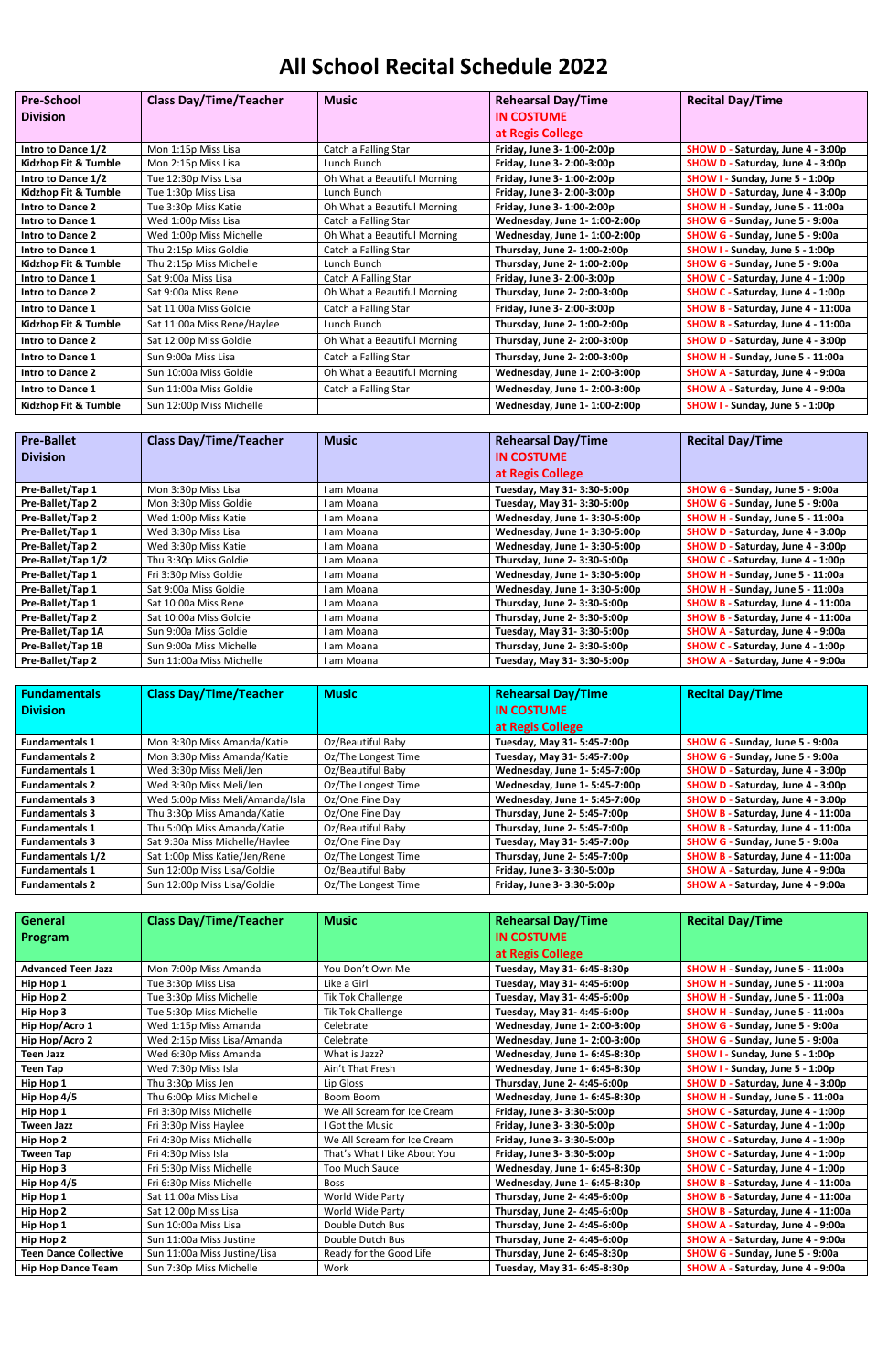## **All School Recital Schedule 2022**

| <b>Lower Excel</b>         | <b>Class Day/Time/Teacher</b> | <b>Music</b>               | <b>Rehearsal Day/Time</b>             | <b>Recital Day/Time</b>                   |
|----------------------------|-------------------------------|----------------------------|---------------------------------------|-------------------------------------------|
| <b>Program</b>             |                               |                            | <b>IN COSTUME</b>                     |                                           |
|                            |                               |                            | at Regis College                      |                                           |
| Prima Jazzerina            | Tue 3:30p Miss Amanda         | Boots Are Made For Walking | Tuesday, May 31-4:45-6:00p            | SHOW I - Sunday, June 5 - 1:00p           |
| Prima Ballerina 2          | Tue 5:00p Miss Lisa           | Baby Mine                  | Wednesday, June 1-4:45-6:00p          | - Sunday, June 5 - 1:00p<br><b>SHOW I</b> |
| <b>Prima Ballerina 3</b>   | Thu 3:30p Miss Katie          | Baby Mine                  | Wednesday, June 1-4:45-6:00p          | - Sunday, June 5 - 1:00p<br><b>SHOW I</b> |
| <b>Extra Fun Jazz 2</b>    | Tue 5:45p Miss Amanda         | Shake Your Tail Feather    | Wednesday, June 1-4:45-6:00p          | - Sunday, June 5 - 1:00p<br><b>SHOW I</b> |
| Extra Fun Jazz 3           | Thu 4:15p Miss Amanda         | Crazy Frog                 | Wednesday, June 1-4:45-6:00p          | - Sunday, June 5 - 1:00p<br><b>SHOW I</b> |
| <b>Extra Fun Hip Hop 2</b> | Wed 5:00p Miss Jen            | Family Feud                | Thursday, June 2-4:45-6:00p           | - Sunday, June 5 - 1:00p<br><b>SHOW I</b> |
| <b>Extra Fun Hip Hop 3</b> | Sat 12:00p Miss Jen           | Family Feud                | Thursday, June 2-4:45-6:00p           | - Sunday, June 5 - 1:00p<br><b>SHOW I</b> |
| <b>Bunheads 1</b>          | Sun 1:30p Miss Lisa           | Enchanted                  | Tuesday, May 31-4:45-6:00p            | Sunday, June 5 - 1:00p<br><b>SHOW I</b>   |
| Excel Jazz 1               | Sun 2:30p Miss Jen/Michelle   | Brand New Day              | Tuesday, May 31-4:45-6:00p            | - Sunday, June 5 - 1:00p<br><b>SHOW I</b> |
| <b>Excel Hip Hop 1</b>     | Sat 11:00a Miss Jen           | Little Baddies             | Wednesday, June 1-4:45-6:00p          | - Sunday, June 5 - 1:00p<br><b>SHOW I</b> |
| Extra Fun Tap              | Fri 3:30p Miss Isla           | C'mon Everybody            | Thursday, June 2-4:45-6:00p           | Sunday, June 5 - 1:00p<br><b>SHOW I</b>   |
| Tap Jam 1                  | Sat 12:00p Miss Rene          | You Make My Dreams         | Wednesday, June 1-4:45-6:00p          | Sunday, June 5 - 1:00p<br><b>SHOW I</b>   |
| Company 1                  | Thu 5:00p Miss Jen            | Welcome to Wonderland      | Rehearsal at JLDC- Regular Class Time | Sunday, June 5 - 3:00p<br>SHOW J -        |

| <b>Middle Excel</b>    | <b>Class Day/Time/Teacher</b>  | <b>Music</b>           | <b>Rehearsal Day/Time</b>             | <b>Recital Day/Time</b>                     |
|------------------------|--------------------------------|------------------------|---------------------------------------|---------------------------------------------|
| <b>Program</b>         |                                |                        | <b>IN COSTUME</b>                     |                                             |
|                        |                                |                        | at Regis College                      |                                             |
| <b>Bunheads 2A/2B</b>  | Sun 1:30/2:30p Miss Katie      | Valse Royale           | Rehearsal at JLDC- Regular Class Time | <b>SHOW E</b><br>- Saturday, June 4 - 5:00p |
| Pre-Pointe A/B         | Sun 3:30/4:30p Miss Katie      | Faust                  | Rehearsal at JLDC- Regular Class Time | SHOW J - Sunday, June 5 - 3:00p             |
| <b>Excel Ballet 1</b>  | Sun 7:30p Miss Katie           | Oz.                    | Friday, June 3- 3:30-5:00p            | SHOW A - Saturday, June 4 - 9:00a           |
| Excel Jazz 2A/2B       | Sun 1:30/2:30p Miss Amanda     | Cinderella 2.0         | Rehearsal at JLDC- Regular Class Time | Sunday, June 5 - 3:00p<br><b>SHOW J-</b>    |
| Excel Jazz 3A          | Sun 4:30p Miss Amanda          | Hello                  | Rehearsal at JLDC- Regular Class Time | SHOW E - Saturday, June 4 - 5:00p           |
| <b>Excel Jazz 3B</b>   | Sun 3:30p Miss Amanda          | Stayin' Alive          | Rehearsal at JLDC- Regular Class Time | SHOW E - Saturday, June 4 - 5:00p           |
| <b>Excel Jazz 4</b>    | Sun 6:30p Miss Michelle        | I Got the Power        | Thursday, June 2- 6:45-8:30p          | SHOW J - Sunday, June 5 - 3:00p             |
| Tap Jam 2              | Wed 6:00p Miss Isla            | <b>Bugle Boy</b>       | Rehearsal at JLDC- Regular Class Time | SHOW J - Sunday, June 5 - 3:00p             |
| Tap Jam 3              | Fri 6:30p Miss Isla            | Dancin' in the Street  | Rehearsal at JLDC- Regular Class Time | Sunday, June 5 - 3:00p<br><b>SHOW J-</b>    |
| <b>Tap Company 1</b>   | Fri 5:30p Miss Isla            | What a Wonderful World | Thursday, June 2- 6:45-8:30p          | <b>SHOW E - Saturday, June 4 - 5:00p</b>    |
| <b>Hip Hop Crew</b>    | Tue 4:30p Miss Michelle/Amanda | Whatcha Workin With    | Rehearsal at JLDC- Regular Class Time | SHOW I - Sunday, June 5 - 1:00p             |
| Excel Hip Hop 2        | Sun 3:30p Miss Michelle        | <b>Fabulous</b>        | Rehearsal at JLDC- Regular Class Time | <b>SHOW E - Saturday, June 4 - 5:00p</b>    |
| <b>Excel Hip Hop 3</b> | Sat 3:30p Miss Jen             | <b>Bass Down Low</b>   | Rehearsal at JLDC- Regular Class Time | SHOW E - Saturday, June 4 - 5:00p           |
| <b>Excel Hip Hop 4</b> | Sun 5:30p Miss Michelle        | Put the Work in        | Thursday, June 2- 6:45-8:30p          | SHOW J - Sunday, June 5 - 3:00p             |
| Dance Moves 1          | Fri 6:30p Miss Haylee          | Whole Lot of Heart     | Thursday, June 2- 6:45-8:30p          | <b>SHOW E - Saturday, June 4 - 5:00p</b>    |
| Company 2              | Mon 6:00p Miss Amanda          | Welcome to Wonderland  | Rehearsal at JLDC- Regular Class Time | Sunday, June 5 - 3:00p<br><b>SHOW J</b>     |
| Company 3/4            | Wed 5:45p Miss Jen             | Tea Party              | Rehearsal at JLDC- Regular Class Time | SHOW E - Saturday, June 4 - 5:00p           |
|                        |                                | Bold as Love           |                                       | SHOW J - Sunday, June 5 - 3:00p             |

| <b>Danceworks</b> | <b>Class Day/Time/Teacher</b> | <b>Music</b>                   | <b>Rehearsal Day/Time</b>    | <b>Recital Day/Time</b>                  |
|-------------------|-------------------------------|--------------------------------|------------------------------|------------------------------------------|
| <b>Program</b>    |                               |                                | <b>IN COSTUME</b>            |                                          |
|                   |                               |                                | at Regis College             |                                          |
| Danceworks 1A/B   | Mon/Wed                       | Students will perform ballet,  | Tuesday, May 31- 6:45-8:30p  | SHOW E - Saturday, June 4 - 5:00p        |
|                   |                               | tap and jazz in SHOWS E and J. | Friday, June 3- 6:00-8:00p   | SHOW J - Sunday, June 5 - 3:00p          |
|                   |                               |                                | SeniorSpeak (8:00-9:00p)     |                                          |
| Danceworks 2A/B   | Tue/Fri                       | Students will perform ballet,  | Thursday, June 2- 6:45-8:30p | SHOW E - Saturday, June 4 - 5:00p        |
|                   |                               | tap and jazz in SHOWS E and J. | Friday, June 3- 6:00-8:00p   | SHOW J - Sunday, June 5 - 3:00p          |
|                   |                               |                                | SeniorSpeak (8:00-9:00p)     |                                          |
| Danceworks 3A/B   | Mon/Thu                       | Students will perform ballet,  | Tuesday, May 31- 6:45-8:30p  | <b>SHOW E - Saturday, June 4 - 5:00p</b> |
|                   |                               | tap and jazz in SHOWS E and J. | Friday, June 3- 6:00-8:00p   | SHOW J - Sunday, June 5 - 3:00p          |
|                   |                               |                                | SeniorSpeak (8:00-9:00p)     |                                          |